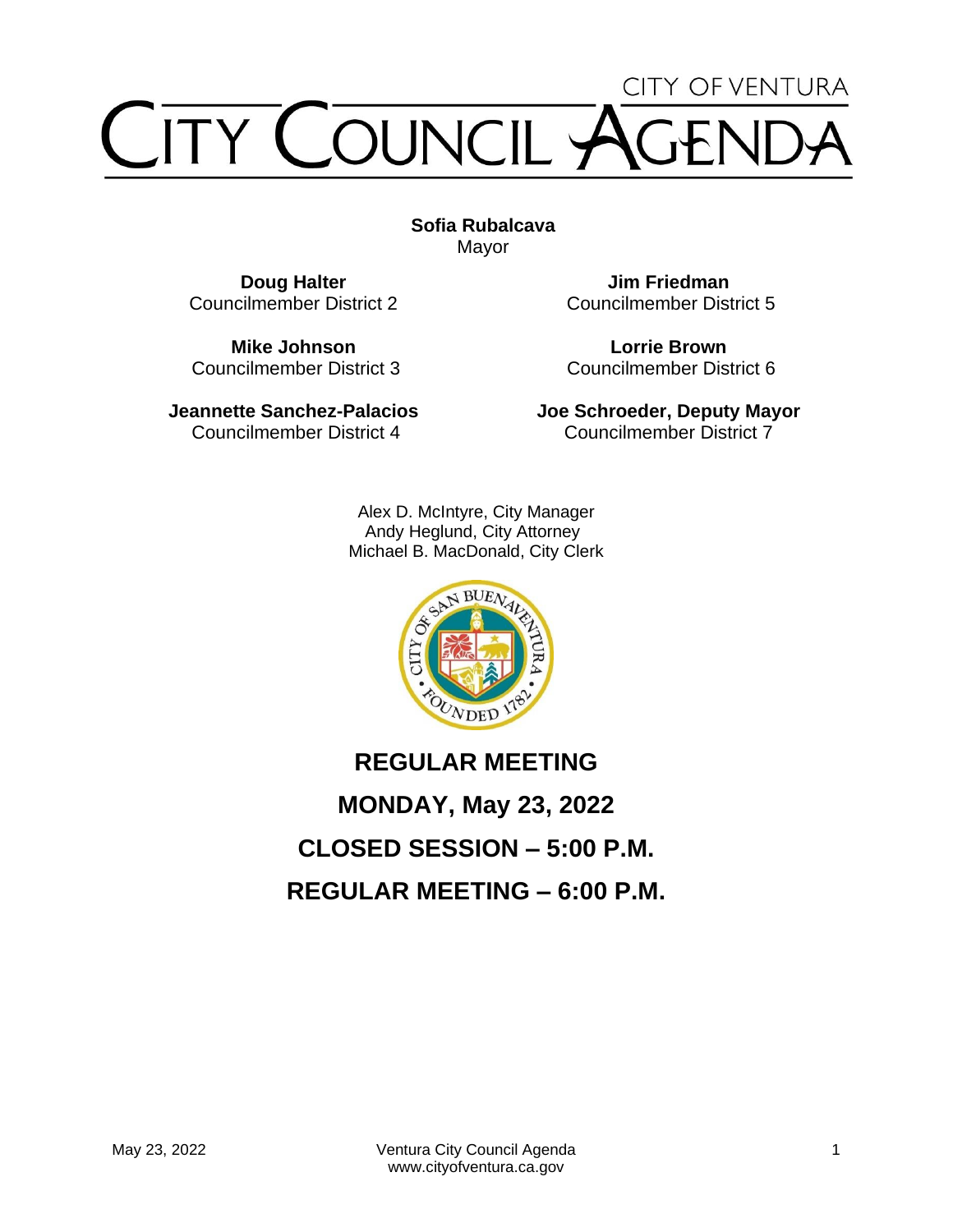#### **PUBLIC PARTICIPATION OPTIONS – VIRTUAL AND IN PERSON OPTIONS**

#### 1. Join a **WebEx meeting LIVE**:

**[https://cityofventura.webex.com/cityofventura/j.php?MTID=me47362ef093fad5cd3bddfe](https://cityofventura.webex.com/cityofventura/j.php?MTID=me47362ef093fad5cd3bddfed989e75ac) [d989e75ac](https://cityofventura.webex.com/cityofventura/j.php?MTID=me47362ef093fad5cd3bddfed989e75ac)**

*NOTE: WebEx link only works while meeting is LIVE. After meeting has ended, use the Archived Video link to view the meeting. You may join the WebEx Meeting to provide Public Comment - #5 below.*

Join with only an "audio" connection: **2553 340 7750**

#### **WebEx recommends using Chrome, FireFox or Edge browsers when joining and providing live comment at the meeting. You are encouraged to download the WebEx App.**

- 2. Watch a **live stream** of the meeting at [https://www.cityofventura.ca.gov/718/Videos,](https://www.cityofventura.ca.gov/718/Videos) YouTube at [https://www.YouTube.com/cityofventura/live](https://www.youtube.com/cityofventura/live) or on Cable TV – Channel 15, live and replayed as listed on CAPS media schedule.
- 3. Submit your comments via email **by 4:00 p.m. on the City Council meeting date to allow the comments to be read before the Meeting**. Please submit your comment to the City Clerk using this form [www.cityofventura.ca.gov/publicinput](http://www.cityofventura.ca.gov/publicinput) or send an email to [cityclerk@cityofventura.ca.gov](mailto:cityclerk@cityofventura.ca.gov) (up to 1000 characters) When sending an email, please indicate in the Subject Line, the Agenda item number (i.e. Item No. 8A). Your form/email will be read by City Council and placed into the item's record at the meeting.
- 4. When watching the live stream or WebEx meeting, submit a Public Comment using this form [www.cityofventura.ca.gov/publicinput.](http://www.cityofventura.ca.gov/publicinput) Those emails will be provided to City Council following the meeting.



- 5. **Provide Public Comment Live when attending Virtually: You must attend the WebEx Meeting with audio connected to your computer/device,** you will see Chat feature on your screen. You can write, "I would like to speak on Agenda Item #\_\_" in the Chat feature. During the discussion of that item, the Mayor will call for public comment. The City Clerk will announce those requesting to speak, speakers will be promoted to "panelist" allowing you to turn on your camera. When you are finished, your mic will be muted and your camera disabled. For your audio to work, you MUST connect to the meeting with audio connected on your device – audio only connect will not work for this process. NOTE: When on a cell phone, you may need to scroll your screen to see the chat feature.
- Mand the meeting at  $C$ ity Hall  $\Box$  Diegon pote that the meeting will be a bybrid meeting 6. **Attend the meeting at City Hall.** Please note that the meeting will be a hybrid meeting, with attendees both in-person and virtually.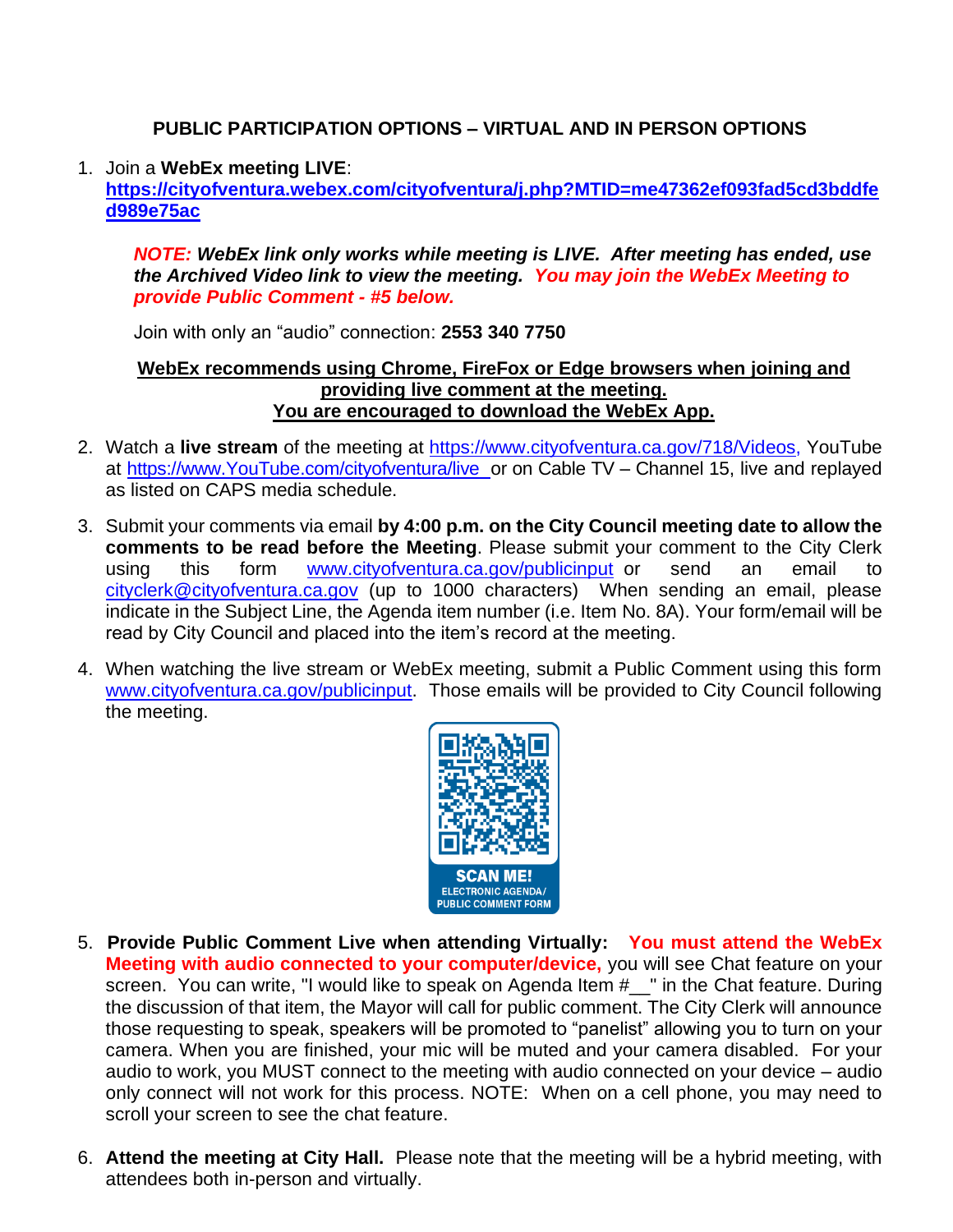**PUBLIC PARTICIPATION OPTIONS to help reduce the spread of COVID-19:**

# **Instructions for CLOSED SESSION ONLY**

**Submit your comments via email by 4:00 p.m. on the City Council meeting date to allow the comments to be read before the Meeting**. Please submit your comment to the City Clerk using this form [www.cityofventura.ca.gov/publicinput](http://www.cityofventura.ca.gov/publicinput) or send an email to [cityclerk@cityofventura.ca.gov](mailto:cityclerk@cityofventura.ca.gov) (up to 1000 characters) When sending an email, please indicate in the Subject Line, the CLOSED SESSION Agenda item number (i.e. Item No. CS4). Your form/email will be read by City Council and placed into the item's record at the meeting.



**The Public can only attend the Public Comments portion of Closed Session VIRTUALLY. Council Chambers are closed for this meeting. Join the Webex Meeting using the URL on page 2, at 4:45 p.m. to provide live Public Comments at the Closed Session.**

Closed Session Meetings are not broadcasted or recorded.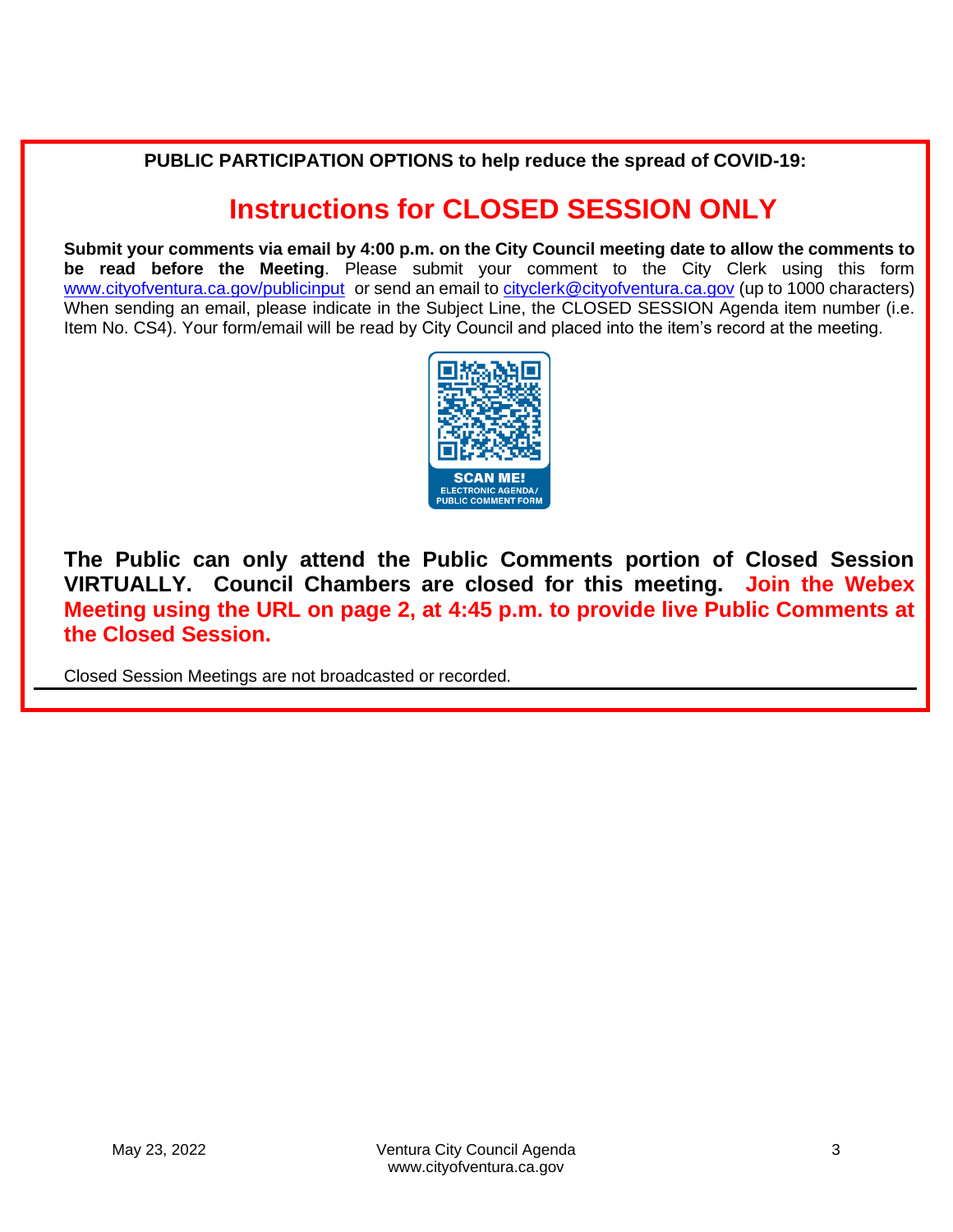The Regular Meetings of the San Buenaventura (Ventura) City Council also serve as regular meetings of the Successor Agency, Public Facilities Financing Authority and Parking Authority when Successor Agency, Public Facilities Financing Authority and Parking Authority items are listed on the agenda.

The public has the opportunity to address the City Council on any item appearing on the agenda. Persons wishing to address the City Council are limited to three minutes on any agenda item with a cumulative total of five minutes for all agenda items, except if there are one or more Successor Agency, Public Facilities Financing Authority and Parking Authority items on the agenda, members of the public shall have an additional total of three minutes on any agenda item with a cumulative total of five minutes for all agenda items to address all Successor Agency, Public Facilities Financing Authority and Parking Authority matters.

At the first regular meeting of the month, City Council has allocated a total of 30 minutes for members of the public to address City Council on items of City business other than scheduled agenda items near the beginning of the agenda and will continue speakers beyond the 30 minutes until the end of the agenda under the heading of "Public Communications". Individuals may not acquire additional time from other speakers during Public Communications but may do so on formal agenda items per City Council Protocols. City Council cannot take action on any items not on the agenda. These items may be referred to staff or scheduled on a future agenda. **Refer to box above on how to submit comments, including public comments, to City Council. You may also scan the QR Code to access the form to submit public comments or comments related to a specific agenda item via email before the meeting or during the meeting.**

Administrative Reports relating to this agenda are available on the City's website – <https://www.cityofventura.ca.gov/AgendaCenter>

Public Hearing Notices and any materials related to an agenda item submitted to the City Council after distribution of the agenda packet (Supplementals) are available on the City's website – <https://www.cityofventura.ca.gov/1236/City-Council-Public-Hearing-NoticesSuppl>

Resource Items for the Public:

- [City Council Protocols](https://www.cityofventura.ca.gov/DocumentCenter/View/7563/City-Council-Protocols) which includes Rules of Decorum for the Public
- [City Council Goals 2021-2022](https://www.cityofventura.ca.gov/DocumentCenter/View/26426/Adopted-City-Council-Goals-2021-2022-02242021)
- [Budget Principles 2021-2022](https://www.cityofventura.ca.gov/DocumentCenter/View/26427/FY-2021-22-Budget-Principles-Adopted-02242021)
- [City Charter](https://library.municode.com/ca/san_buenaventura/codes/code_of_ordinances?nodeId=CH)

In compliance with the Americans with Disabilities Act, if you need assistance to participate in this meeting, please contact the City Clerk's Office at (805) 658-4787 or the California Relay Service at (866) 735-2929. Notification 72 hours prior to the meeting will enable the City to make reasonable arrangements to ensure accessibility to this meeting.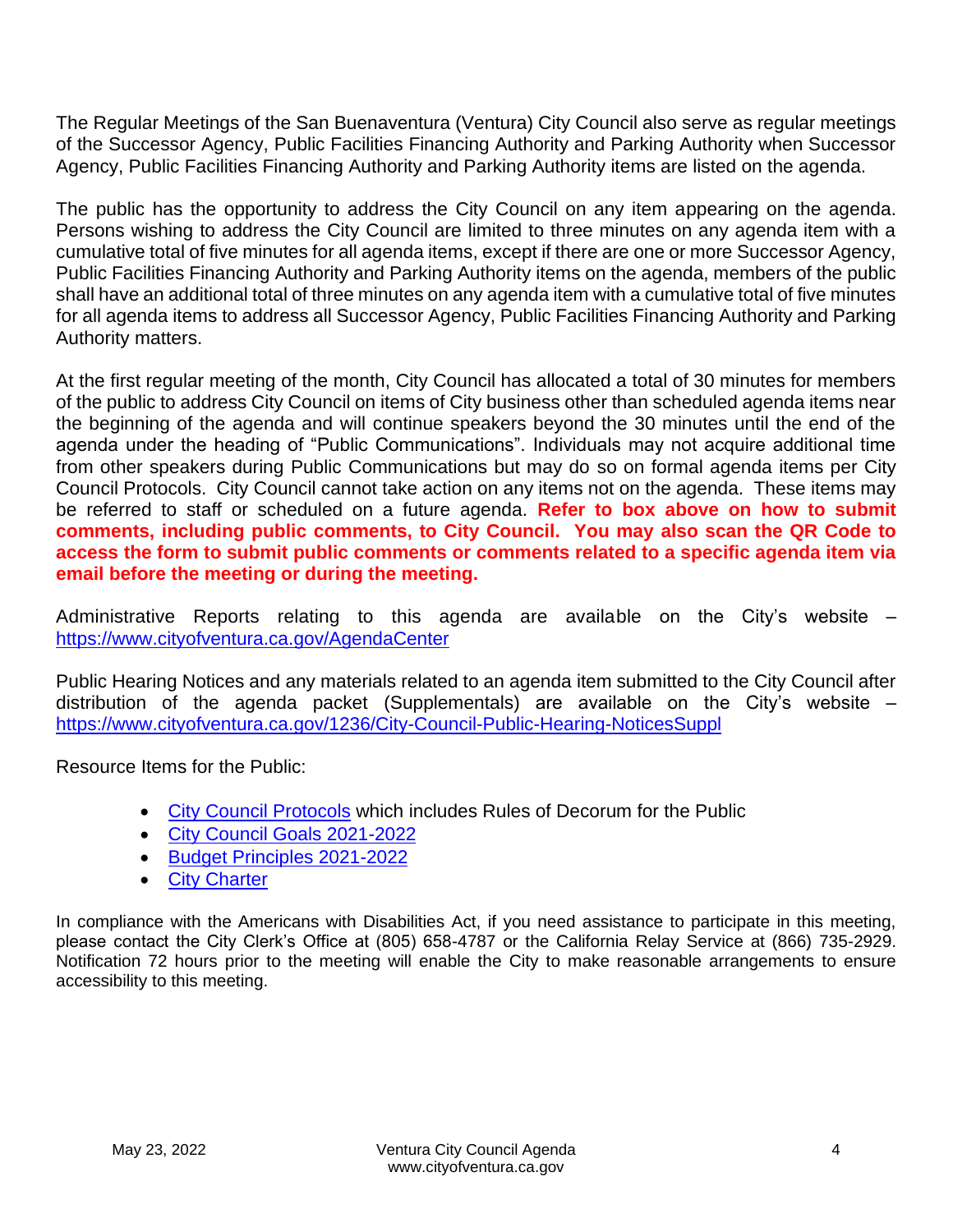# **CS1. CALL TO ORDER – CLOSED SESSION – 5:00 p.m.**

### **CS2. ROLL CALL**

- **CS3. PUBLIC COMMUNICATIONS:** Public comments on Closed Session Items only – may be submitted electronically prior to the closed session starting. **Refer to Page 3 of the Agenda on how to submit your Public Comments electronically to the City Clerk for the Closed Session If you wish to speak at Closed Session, you must join the Webex at 4:45 pm.**
- **CS4. CLOSED SESSION – Teleconference/Video Conference Meeting.** The Public may not participate in the Closed Session, other than for Public Comments.

#### **1. CONFERENCE WITH LEGAL COUNSEL** Significant Exposure to Litigation: One Case Authority: Government Code Section 54956.9(d)(2)

#### **CS5. ADJOURNMENT**

Adjourn to Regular Meeting.

**1. CALL TO ORDER – REGULAR SESSION – 6:00 p.m.**

\_\_\_\_\_\_\_\_\_\_\_\_\_\_\_\_\_\_\_\_\_\_\_\_\_\_\_\_\_\_\_\_\_\_\_\_\_\_\_\_\_\_\_\_\_\_\_\_\_\_\_\_\_\_\_\_\_\_\_\_\_\_\_\_\_\_\_

- **2. ROLL CALL**
- **3. PLEDGE OF ALLEGIANCE**

### **4. SPECIAL PRESENTATIONS AND ANNOUNCEMENTS**

**4A. NAMI Ventura County Proclamation**

**5. CLOSED SESSION REPORT**

### **6. CITY COUNCIL COMMUNICATIONS/REPORTS**

Per Government Code Section 54954.2(a)(2), the Council Communications section of the agenda provides City Council members the opportunity to ask a question for clarification, make a brief announcement, or provide a brief report on his or her activities or the activities of the respective boards, commissions, or committees upon which they serve.

# **7. CITY MANAGER COMMUNICATIONS**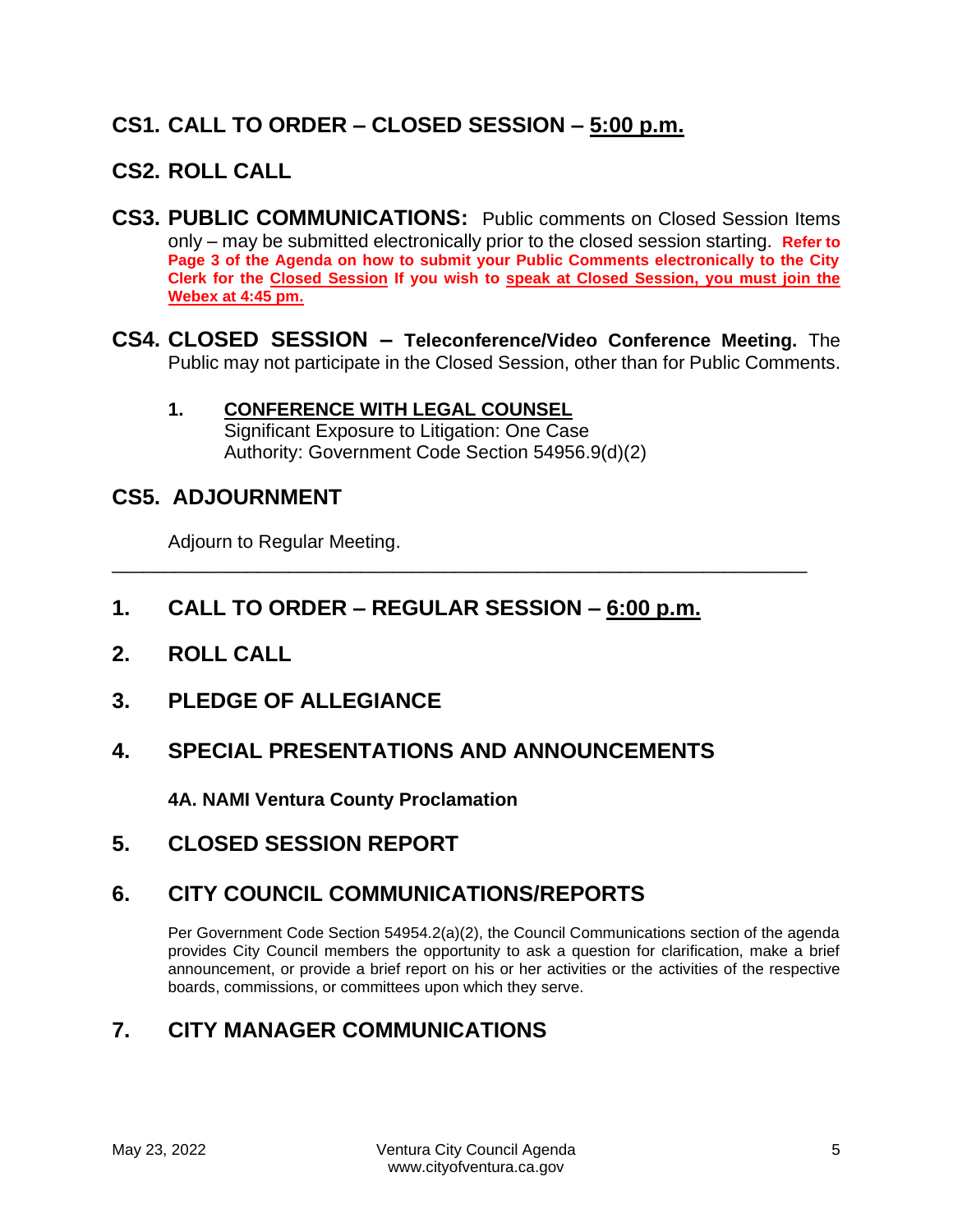# **9. CONSENT ITEMS**

Matters appearing on the Consent Calendar are expected to be non-controversial and will be acted upon by City Council at one time without discussion unless a Councilmember, the Administration, or a member of the public requests an opportunity to address any given item. Items removed from the Consent Calendar will be discussed at the beginning of the Formal Items. Approval by the City Council of Consent Items means the recommendation of the Administration is approved along with the terms and conditions described in the Administrative Report.

#### **9A. Move all resolutions and ordinances presented tonight be deemed read by title only and all further reading be waived.**

**9B. [Ordinance Establishing a Military Equipment Use Policy](https://www.cityofventura.ca.gov/DocumentCenter/View/31663/9B) for the Police [Department](https://www.cityofventura.ca.gov/DocumentCenter/View/31663/9B)**

**RECOMMENDATION** 

Staff: Darin Schindler, Chief of Police

**ADVANCE ITEM Posted April 22, 2022**

Adopt an Ordinance approving a Military Equipment

#### **13. FORMAL ITEMS**

**13A. [Consideration of an Interim Urgency Ordinance for Just Cause](https://www.cityofventura.ca.gov/DocumentCenter/View/31664/13A) [Evictions for Demolition and Substantial Remodel](https://www.cityofventura.ca.gov/DocumentCenter/View/31664/13A)**

Staff: Peter Gilli, Community Development Director

Use policy.

#### RECOMMENDATION

That the City Council:

- 1. Find the Interim Urgency Ordinance to be exempt from the California Environmental Quality Act based on Section 15061 (b)(3).
- 2. Adopt an Interim Urgency Ordinance for Just Cause Evictions for Demolition and Substantial Remodel (requires 4/5 vote), titles as follows:

"AN EMERGENCY ORDINANCE OF THE CITY COUNCIL OF THE CITY OF SAN BUENAVENTURA, CALIFORNIA, ADDING CHAPTER 8.1100, "JUST CAUSE EVICTIONS FOR DEMOLITION AND SUBSTANTIAL REMODEL TO RESIDENTIAL PROPERTIES" TO THE SAN BUENAVENTURA MUNICIPAL CODE AND DECLARING THE URGENCY THEREOF"